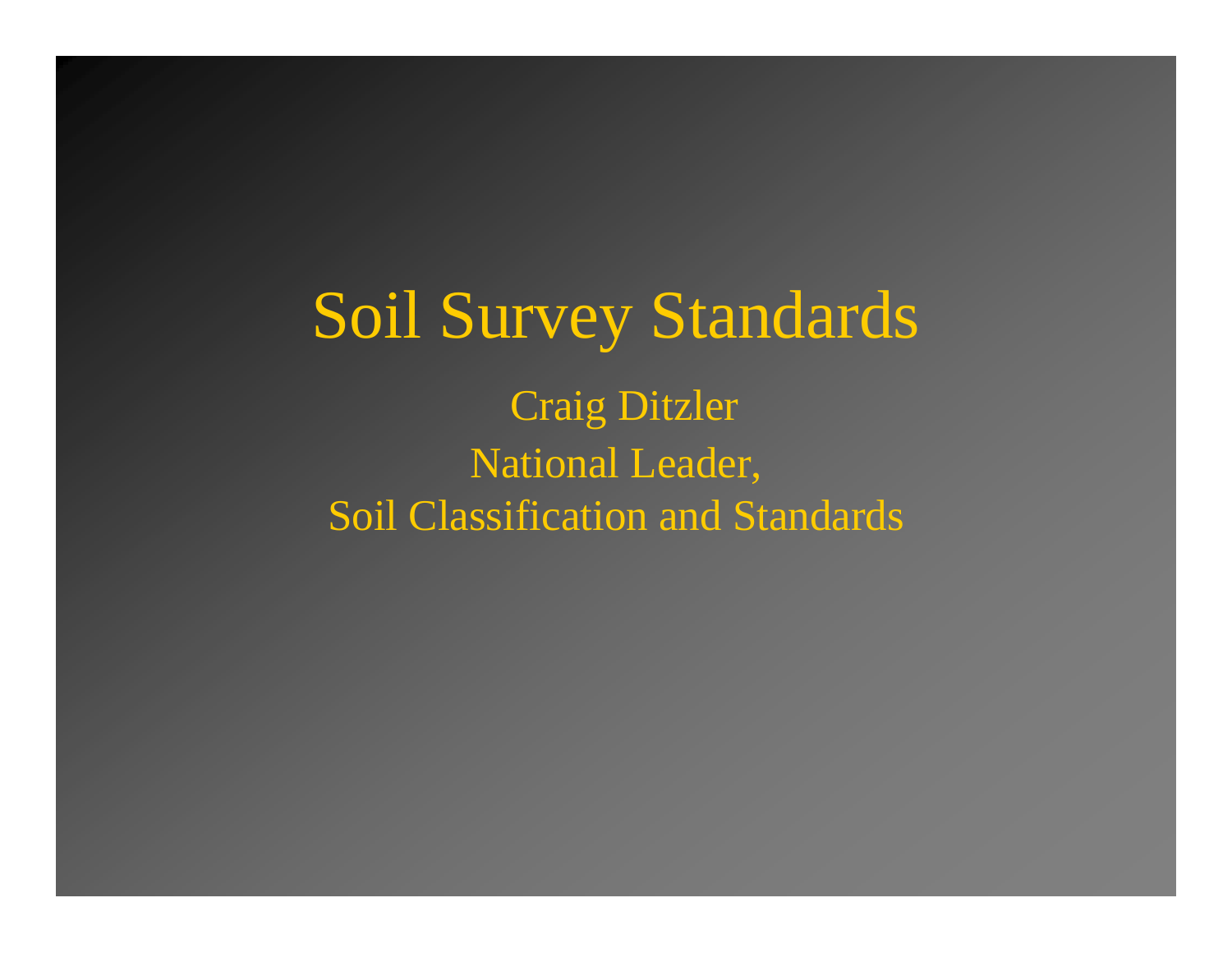#### Issues

- Soil Survey Joining Policy
- STATSGO Update
- Human Modified Soils
- Soil Survey Documentation Team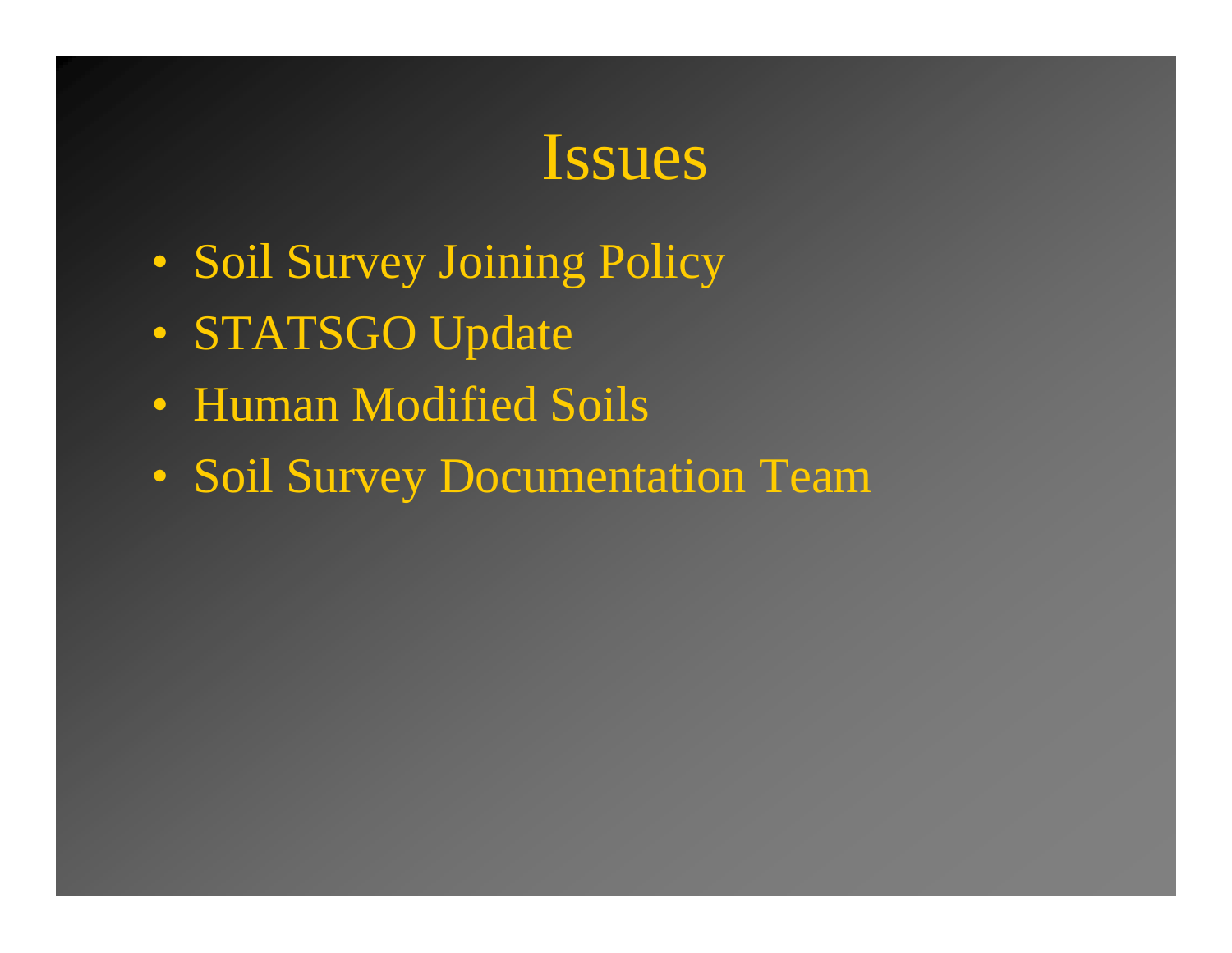# Joining

- Memo/Issue Paper to State Soil Scientists 7/18/02 requesting comment.
	- Proposed revision NSSH 609:
		- *"Soil survey areas join soil polygon lines and features exactly along common boundaries, and joined polygons share the same basic soil properties and selected soil qualities."*
	- 15 responses received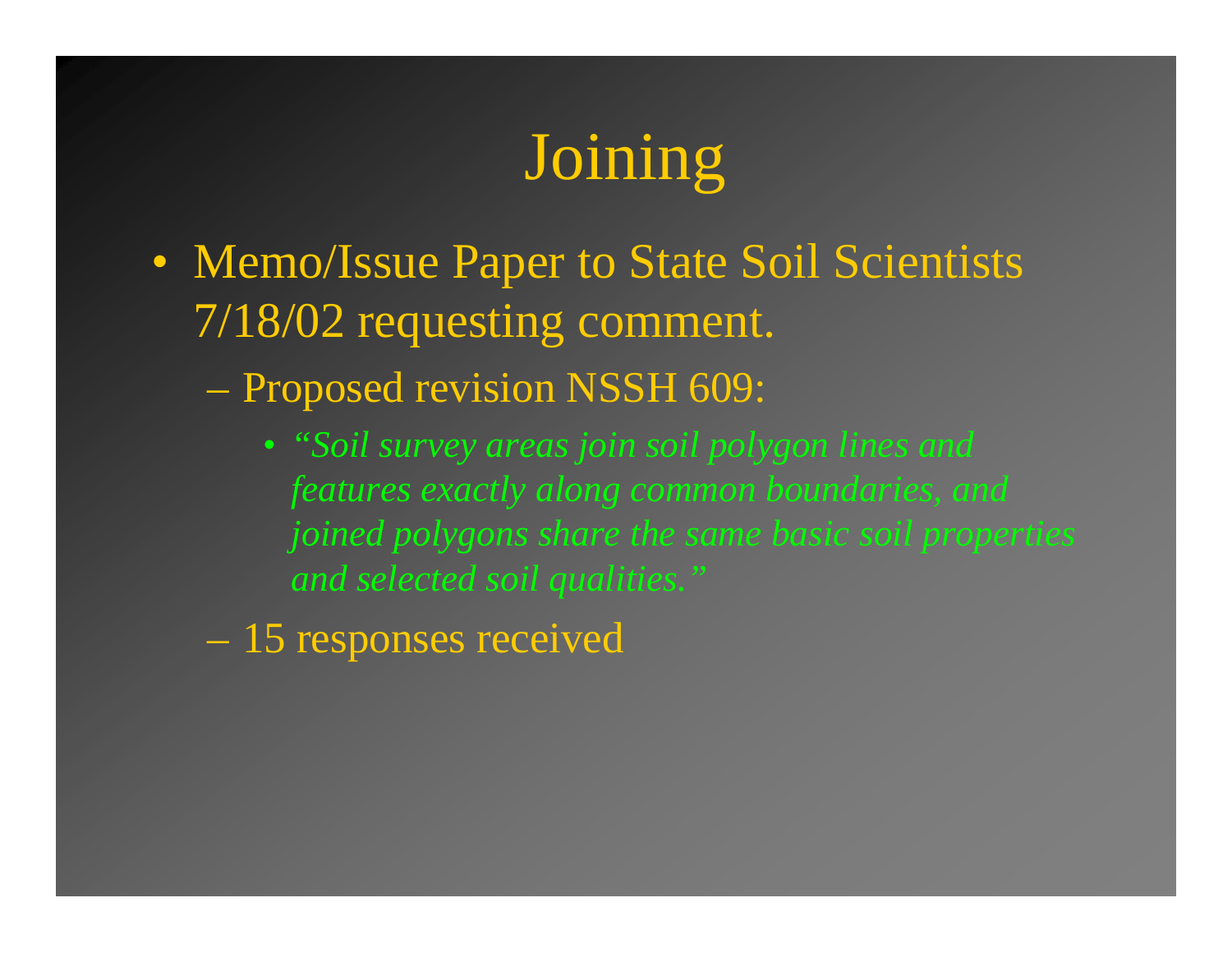### Concepts in Revised Policy

- Exact join:
	- lines join
	- component composition is the same
	- Basic soil properties are the same, including
		- horizon/layer depths
		- low, high, RV values
	- Interpretations will be the same if the same criteria are used to generate them.
	- Required for active soil surveys
		- same scale, order, etc.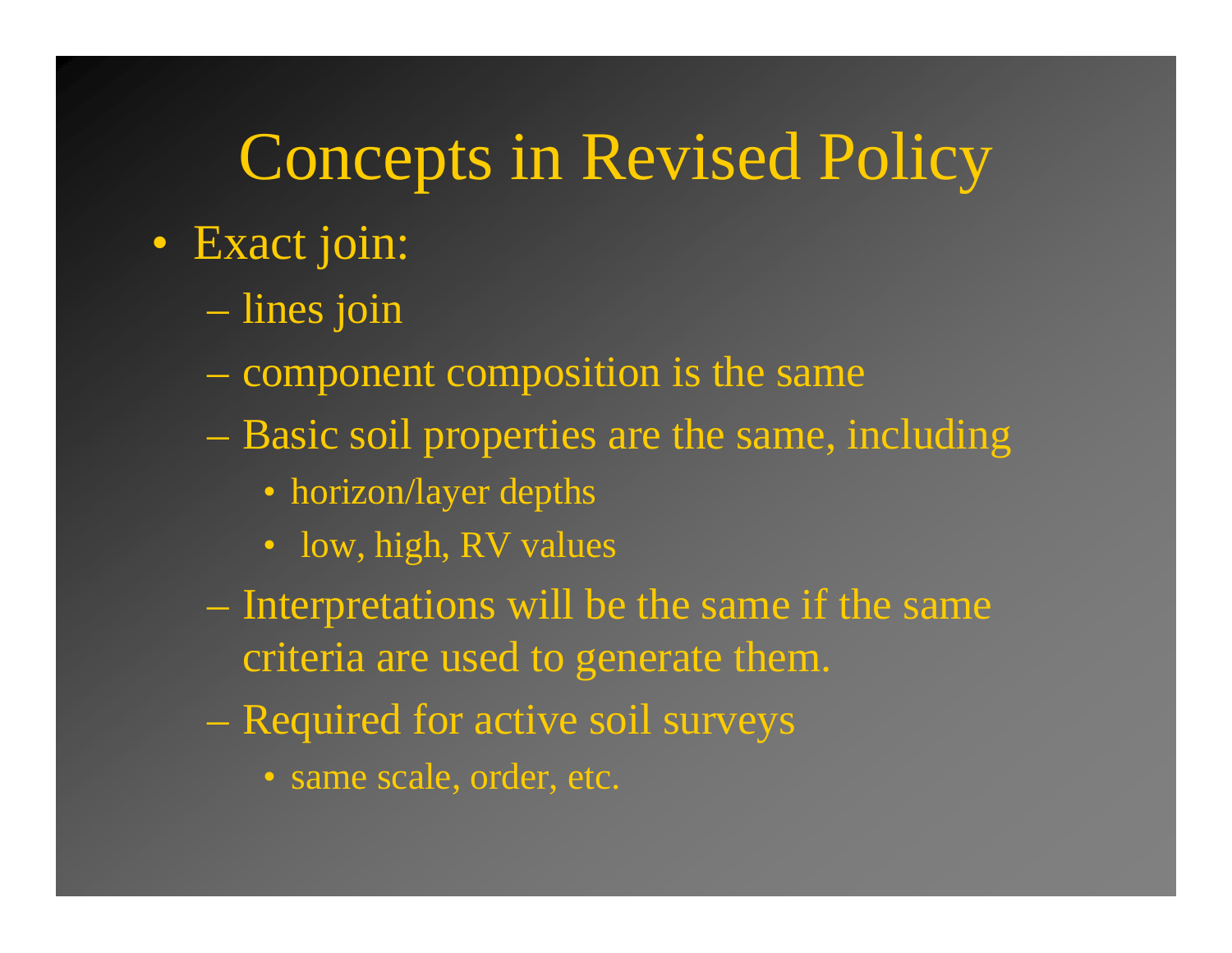### Reintroduces "Acceptable Join"

– Implied to be a join that fails "exact".

- Join is improved to the extent resources allow.
- But the join does not hide underlying correlation problems.
- Example:
	- Digitizing adjacent, previously published survey areas.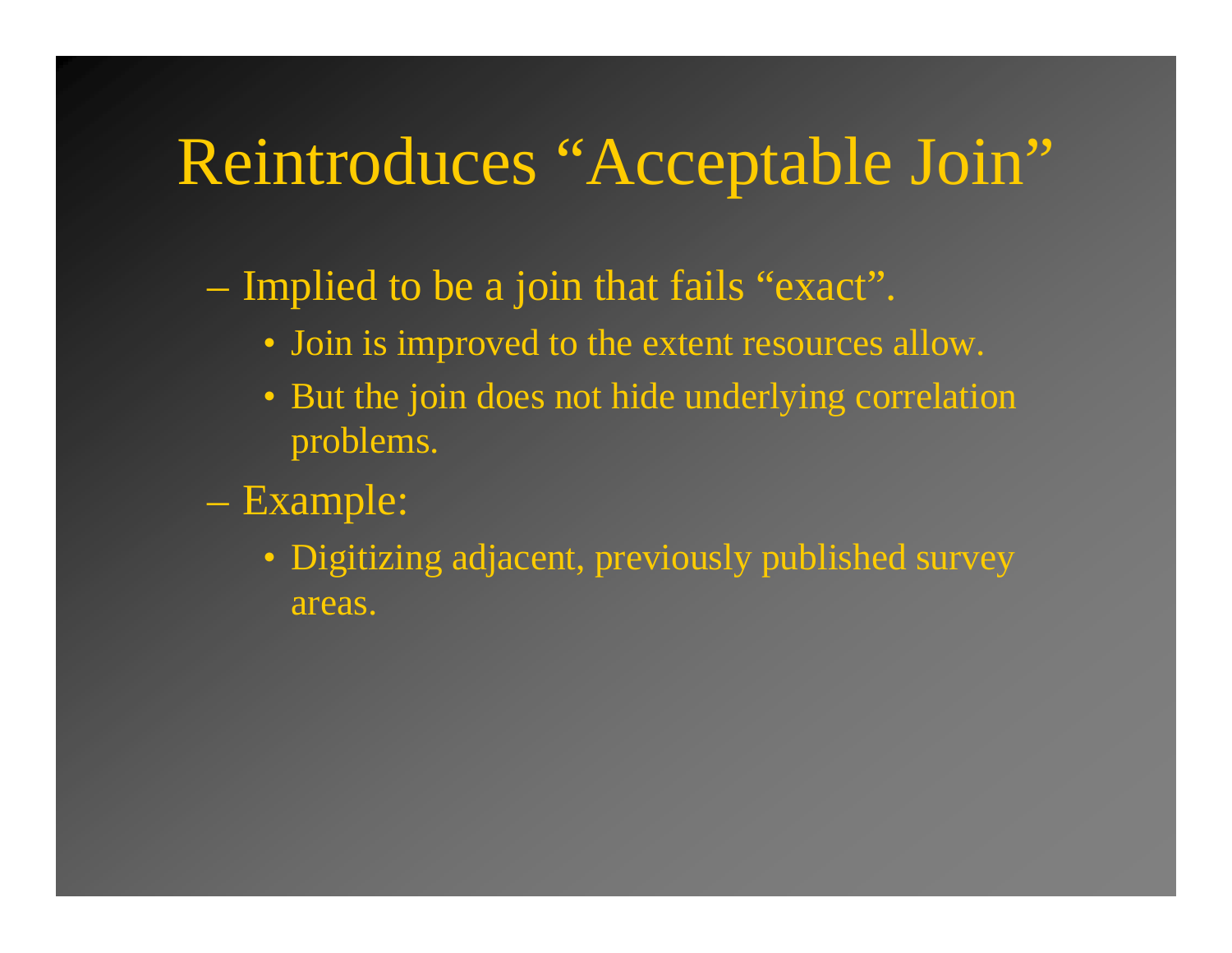### Due to Comments, Policy will

- Stress progressive correlation as part of the process for achieving exact joins.
- Acknowledge that performance data should be coordinated (ie yields, site index, etc).
- For digital development of existing surveys, acceptable joins often are the best we can do.
- MO determines appropriate level of join because it is a correlation issue.
- For MLRA approach to survey, data must be shared across project subset boundaries. Subset survey areas do not "stand on their own".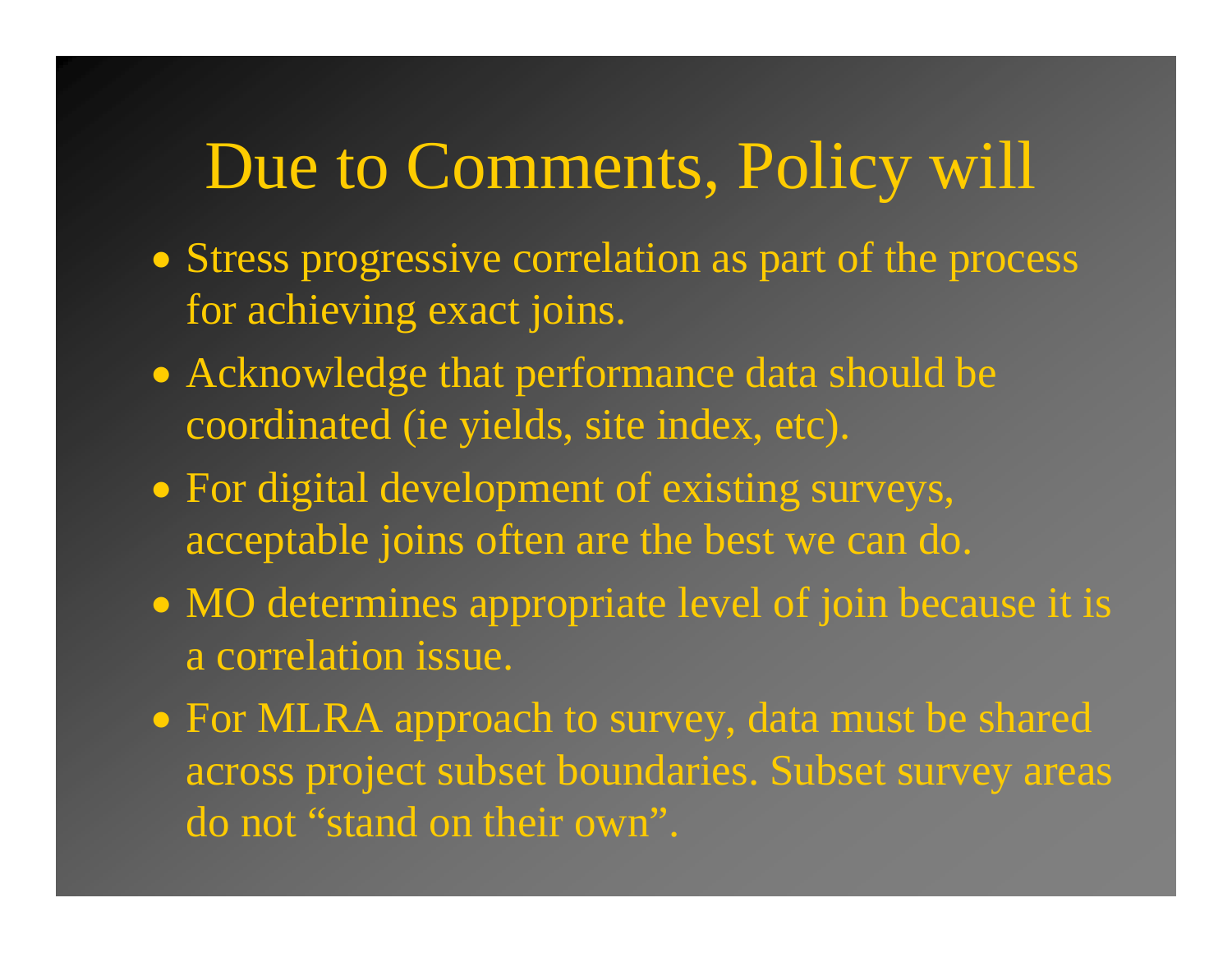## STATSGO Update

- National Instruction 430-302 (July 31, 2002)
- Next Target Dates:
	- March, 2003 Complete the STATSGO/NASIS component update.
	- March, 2003 Revise metadata
	- April, 2003 Update component classifications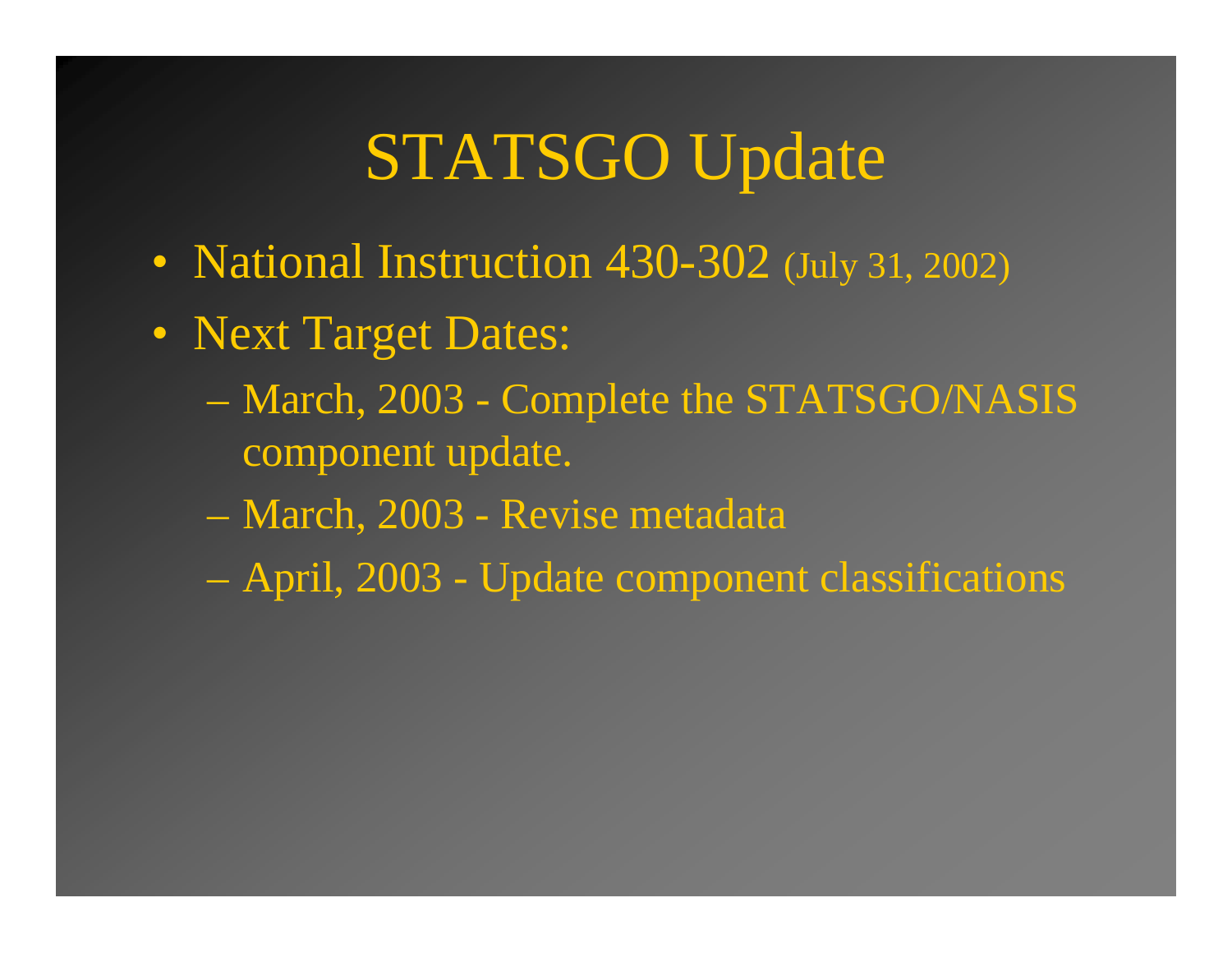## STATSGO Update Team

- New STATSGO UPDATE email list server with state level STATSGO contacts
	- ([statsgo\\_update@ftw.nrcs.usda.gov](mailto:statsgo_update@ftw.nrcs.usda.gov) )
- SC File Global Updates in support of STATSGO Update and otherwise
	- Contact me or Bob Engel if you want assistance.
- Plans to develop a NASIS report for STATSGO component taxonomic classification download to conduct check against Soil Classification File
- FY 2003 STATSGO Update Activity Status Map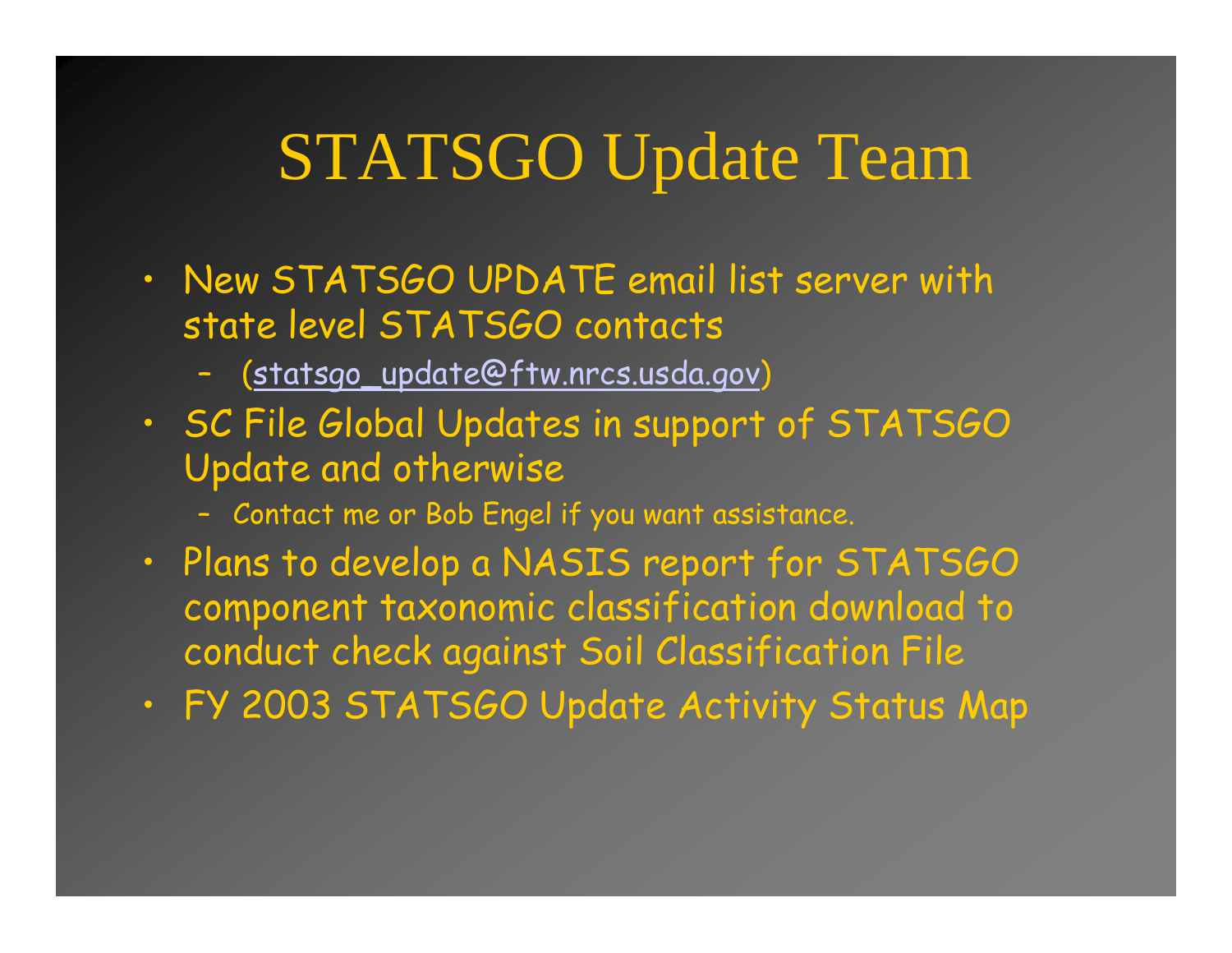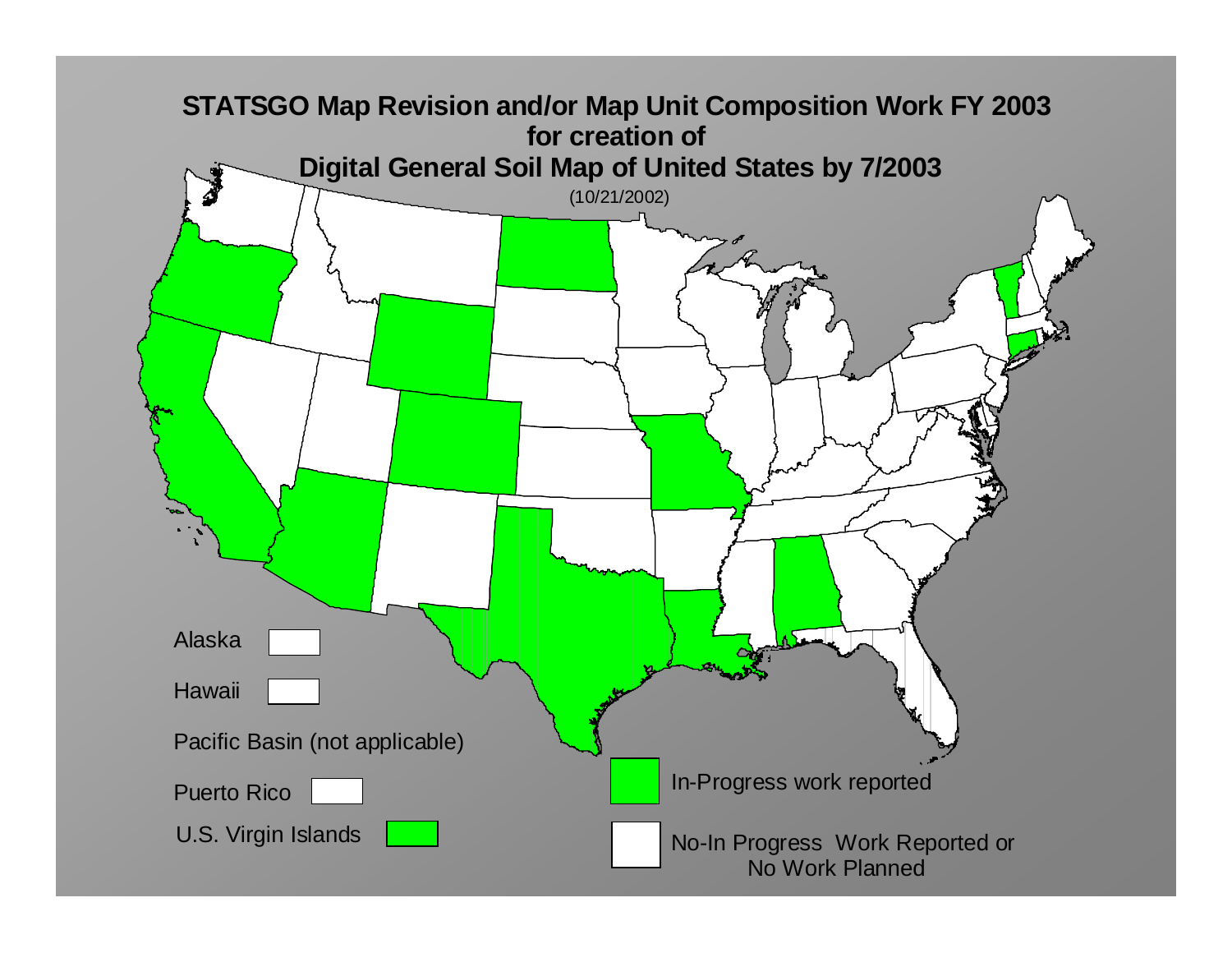#### ICOMANTH

John Galbraith, VPI - Chair

- CD/Website collection of pedons, data, papers, etc. soon to be released.
- Next step:

– Discussion of nomenclature and descriptive terms for describing human influenced soils.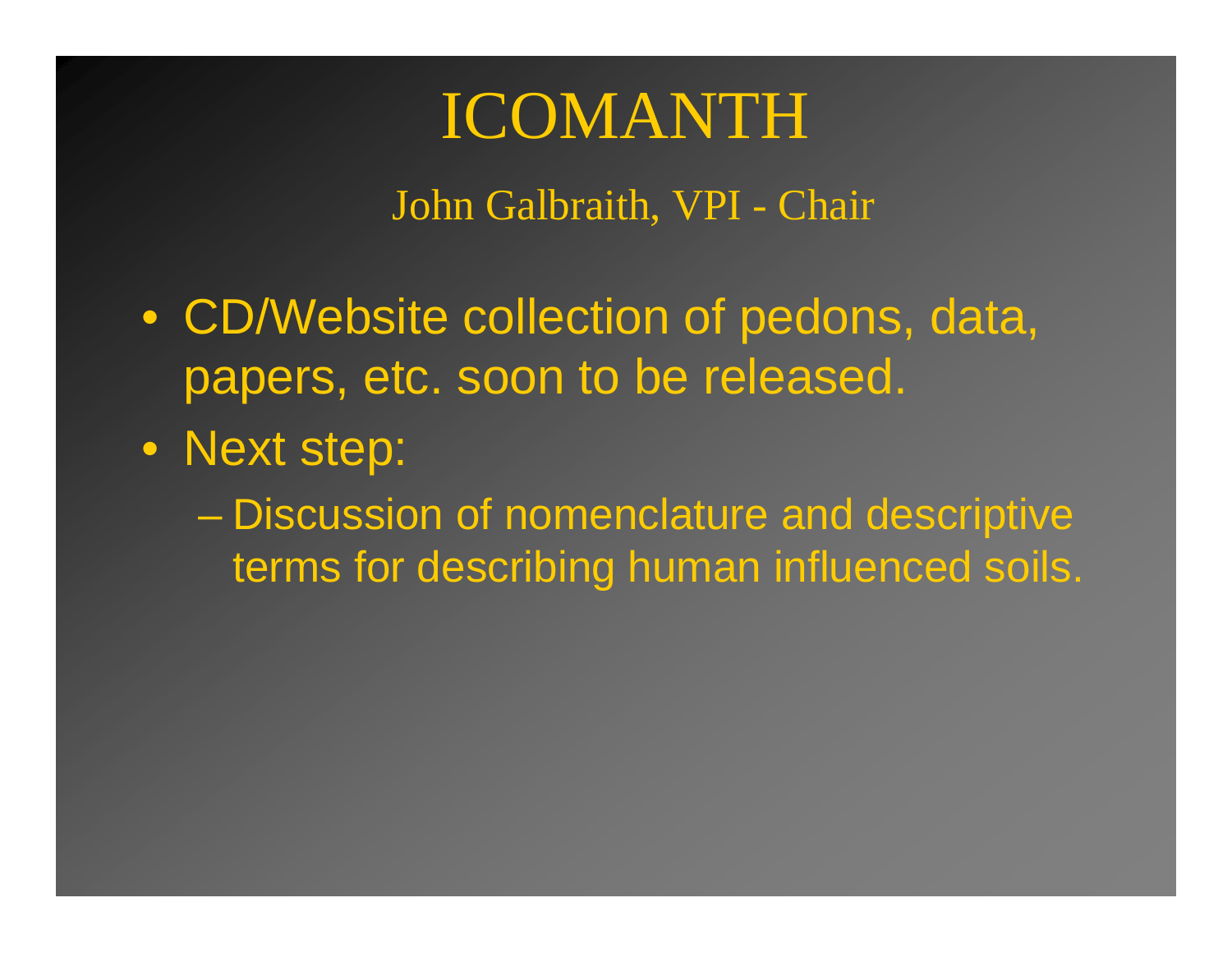#### Documentation Standards Team

Al Gienke (Leader) Phillip King Marc Crouch Russ Barmore Ron Taylor **Darwin Newton** CJ Heidt Mike Risinger Tom McKay Jon Wiedenfeld Gary Muckel